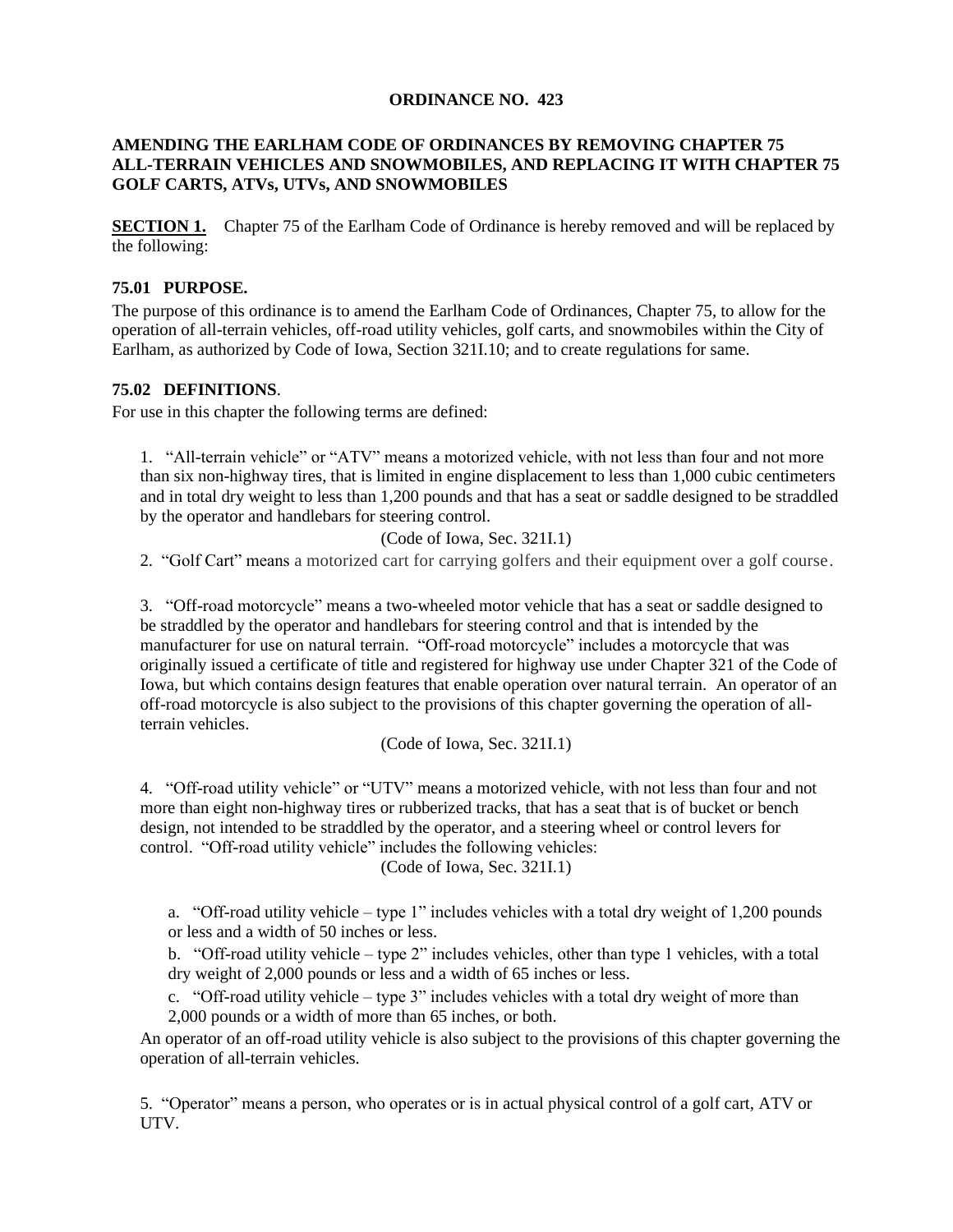6. "Street or highway" means the entire width between property lines of every way or place of whatever nature when any part thereof is open to the use of the public as a matter of right for the purpose of vehicular travel.

7. "Snowmobile" means a motorized vehicle that weighs less than 1,000 pounds, that uses sled-type runners or skis, endless belt-type tread with a width of 48 inches or less, or any combination of runners, skis, or tread, and is designed for travel on snow or ice. "Snowmobile" does not include an all-terrain vehicle that has been altered or equipped with runners, skis, belt-type tracks, or treads. (Code of Iowa, Sec. 321G.1)

# **75.03 OPERATION OF GOLF CARTS, ATVS AND UTVS PERMITTED**

Golf carts, ATVs and UTV s may be operated upon the streets of the City by a person possessing a valid Iowa operator's license, and at least seventeen (17) years of age, subject to the regulations herein. Operators shall observe all State and local traffic control regulations and devices.

# **75.04 PERMIT**

No person shall operate a Golf cart, ATV or UTV on any City street, or alley for any purpose unless the operator(s) possesses a City of Earlham permit to operate a golf cart, UTV or ATV on the City streets, issued by the City's Clerks Office.

- 1. Owners may register a with the City Clerk using forms provided by the City.
- 2. Owner registration will not be approved until the following has occurred:
	- a. Owner provides proof of liability insurance covering operation on City streets. If the policy changes or renews during the duration of the issued permit dates, the owner is responsible to provide new or renewed policy.
	- b. An inspector designated by the City has inspected the vehicle to verify it meets the requirements of the chapter.
	- c. Operator(s) provide a valid driver's license.
	- d. Owner has paid permit fee of fifty dollars (\$50).
	- e. Owner will not have to pay a permit fee, or be inspected, if the vehicle has been issued an Iowa registration and license plate.
- 3. The permit sticker shall be displayed visibly and prominently on the left rear fender.
- 4. Permits will be granted for one year, valid from March  $1<sup>st</sup>$  through February  $28<sup>th</sup>/29<sup>th</sup>$ . Permits may be purchased at any time during the year but will be valid only through February  $28<sup>th</sup>/29$ th. Annual cost will not be pro-rated if the permit is purchased during year. The fee will not be refunded if the golf cart, ATV or UTV is sold, or the permit is suspended or revoked.
- 5. Permits may be suspended or revoked upon finding evidence that the permit holder has violated the conditions of the permit or has abused the privilege of being a permit holder. There will be no refund for suspended or revoked permits.
	- a. First violation permit is revoked for the remainder of the permit year.
	- b. Second violation- permit is revoked for the remainder of the permit year as well as the following year.
	- c. Third violation permanent revocation with no possibility of reinstatement.

In cases deemed to be a severe violation the City Council may move to treat as a second or third violation.

**75.05 EQUIPMENT.** Golf carts, ATVs and UTVs operated upon City streets shall be equipped with a minimum of the following safety features: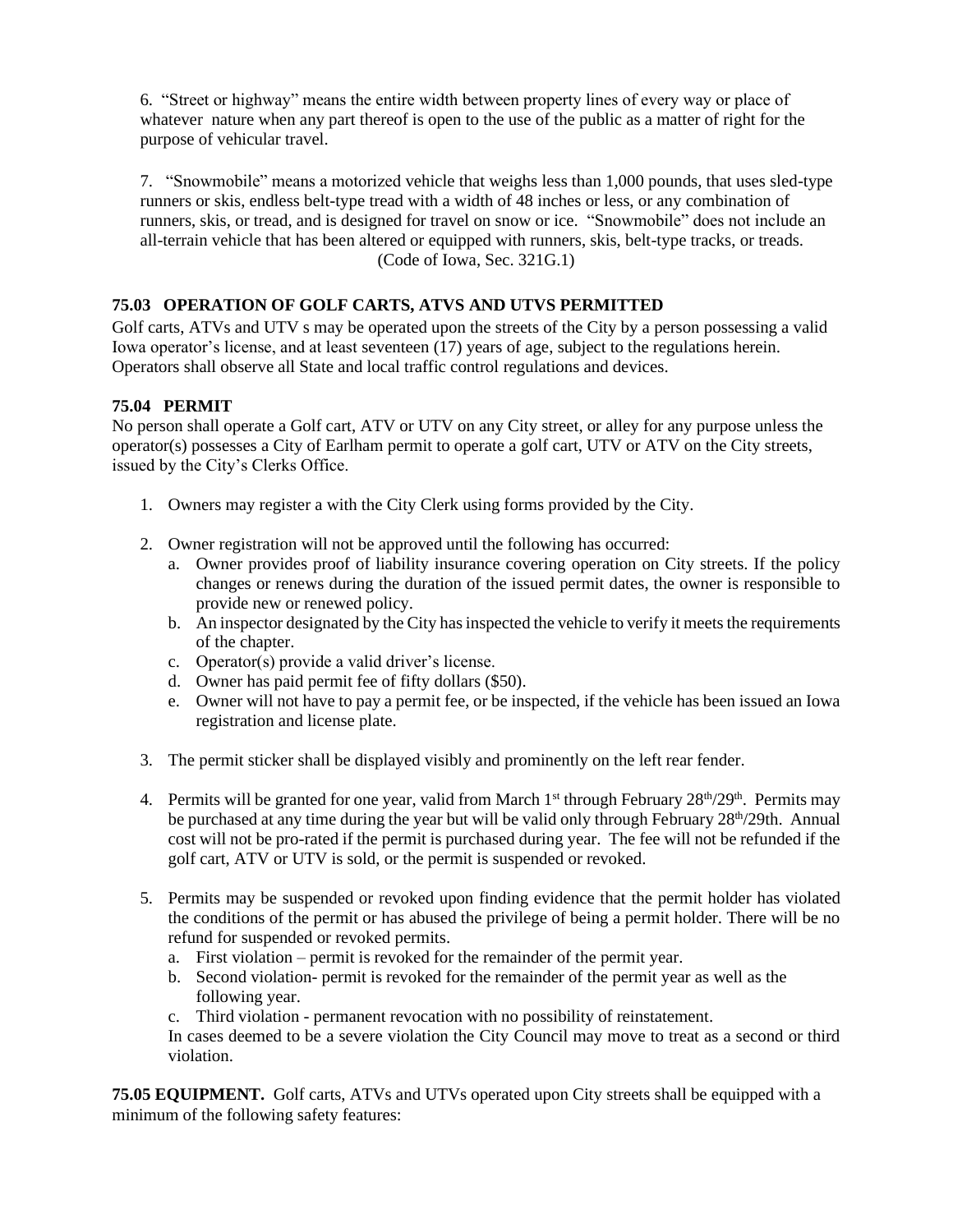- 1. A bicycle safety flag mounted at a flag height of 5 feet from the surface of the Roadway;
- 2. Adequate brakes;
- 3. Properly functioning unaltered factory exhaust muffler as defined in Iowa Code Section 321I.12;
- 4. Clearly audible horn device;
- 5. Valid liability insurance covering the golf cart, ATV or UTV in the same limits as required of automobiles by the financial responsibility provisions of Chapter 321A of the Code of Iowa;
- 6. Working break lights; working head lights, if operating after sunset, or as conditions require.

### **75.06 UNLAWFUL OPERATION:**

No golf cart, ATVs and UTVs shall be operated or parked upon City owned property or sidewalk without the express permission of the City of Earlham, except in designated parking areas.

- 1. Golf carts, ATVs and UTVs may not be operated upon private property without the express consent of the owner.
- 2. No golf cart, ATVs and UTVs shall be left unattended on public property while the motor is running or with the keys in the ignition switch.
- 3. Passengers may not surpass manufactures capacity limits.
- 4. No Golf cart, UTV, or ATV shall be operated or parked upon City sidewalks or in City parks.
- 5. No Golf cart, UTV, or ATV shall be operated while under the influence of intoxicating liquor, narcotics or habit-forming drugs.
- 6. No person shall operate a Golf cart, ATV or UTV in careless, reckless or negligent manner endangering the person or property of another or causing injury or damage to same.
- 7. The number of occupants in the motorized golf cart, UTV or ATV may not exceed the design occupant load.
- 8. Operator of the Golf Cart, UTV or ATV must be in the driver's seat.

### **75.07 OPERATION OF SNOWMOBILES.**

The operators of snowmobiles shall comply with the following restrictions as to where snowmobiles may be operated within the City:

- 1. Streets. Snowmobiles shall be operated only upon streets which have not been plowed during the snow season and on such other streets as may be designated by resolution of the Council. (Code of Iowa, Sec. 321G.9[4a])
- 2. Exceptions. Snowmobiles may be operated on prohibited streets only under the following circumstances:

a. Emergencies. Snowmobiles may be operated on any street in an emergency during the period of time when and at locations where snow upon the roadway renders travel by conventional motor vehicles impractical.

(Code of Iowa, Sec. 321G.9[4c])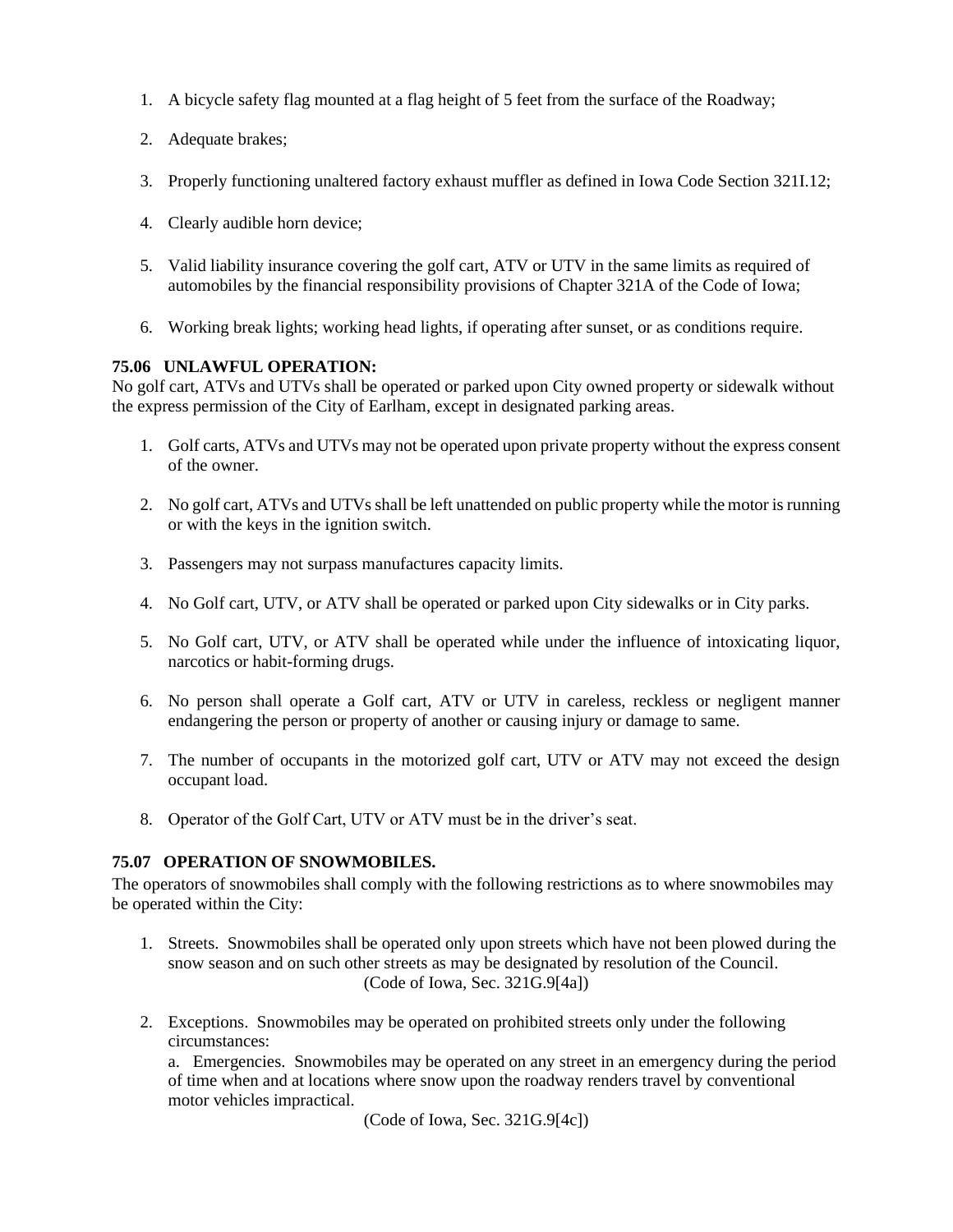b. Direct Crossing. Snowmobiles may make a direct crossing of a prohibited street provided all of the following occur:

- (1) The crossing is made at an angle of approximately 90 degrees to the direction of the street and at a place where no obstruction prevents a quick and safe crossing;
- (2) The snowmobile is brought to a complete stop before crossing the street;

(3) The driver yields the right-of-way to all on-coming traffic which constitutes an immediate hazard; and

(4) In crossing a divided street, the crossing is made only at an intersection of such street with another street.

(Code of Iowa, Sec. 321G.9[2])

3. Railroad Right-of-Way. Snowmobiles shall not be operated on an operating railroad right-ofway. A snowmobile may be driven directly across a railroad right-of-way only at an established crossing and notwithstanding any other provisions of law may, if necessary, use the improved portion of the established crossing after yielding to all oncoming traffic.

(Code of Iowa, Sec. 321G.13[1h])

4. Trails. Snowmobiles shall not be operated on all-terrain vehicle trails except where so designated. (Code of Iowa, Sec. 321G.9[4f])

5. Parks and Other City Land. Snowmobiles shall not be operated in any park, playground or upon any other City-owned property without the express permission of the City. A snowmobile shall not be operated on any City land without a snow cover of at least one inch.

6. Sidewalk or Parking. Snowmobiles shall not be operated upon the public sidewalk or that portion of the street located between the curb line and the sidewalk or property line commonly referred to as the "parking" except for purposes of crossing the same to a public street upon which operation is authorized by this chapter.

# **75.08 OPERATION OF GOLF CARTS, ATVs AND UTVs.**

The operators of golf carts, ATVs and UTVs shall comply with the following restrictions as to where they may be operated within the City:

1. Streets. Golf carts, ATVs and UTVs may be operated on streets only in accordance with Section 321.234A of the Code of Iowa or on such streets as may be designated by resolution of the Council for the operation of registered golf carts, ATVs and UTVs. In designating such streets, the Council may authorize ATVs and off-road utility vehicles to stop at service stations or convenience stores along a designated street.

(Code of Iowa, Sec. 321I.10[1 & 3])

2. Trails. Golf carts, ATVs and UTVs shall not be operated on snowmobile trails except where designated.

(Code of Iowa, Sec. 321I.10[4])

3. Railroad Right-of-Way. Golf carts, ATVs and UTVs shall not be operated on an operating railroad right-of-way. Golf carts, ATVs and UTVs may be driven directly across a railroad rightof-way only at an established crossing and notwithstanding any other provisions of law may, if necessary, use the improved portion of the established crossing after yielding to all oncoming traffic.

(Code of Iowa, Sec. 321I.14[1h])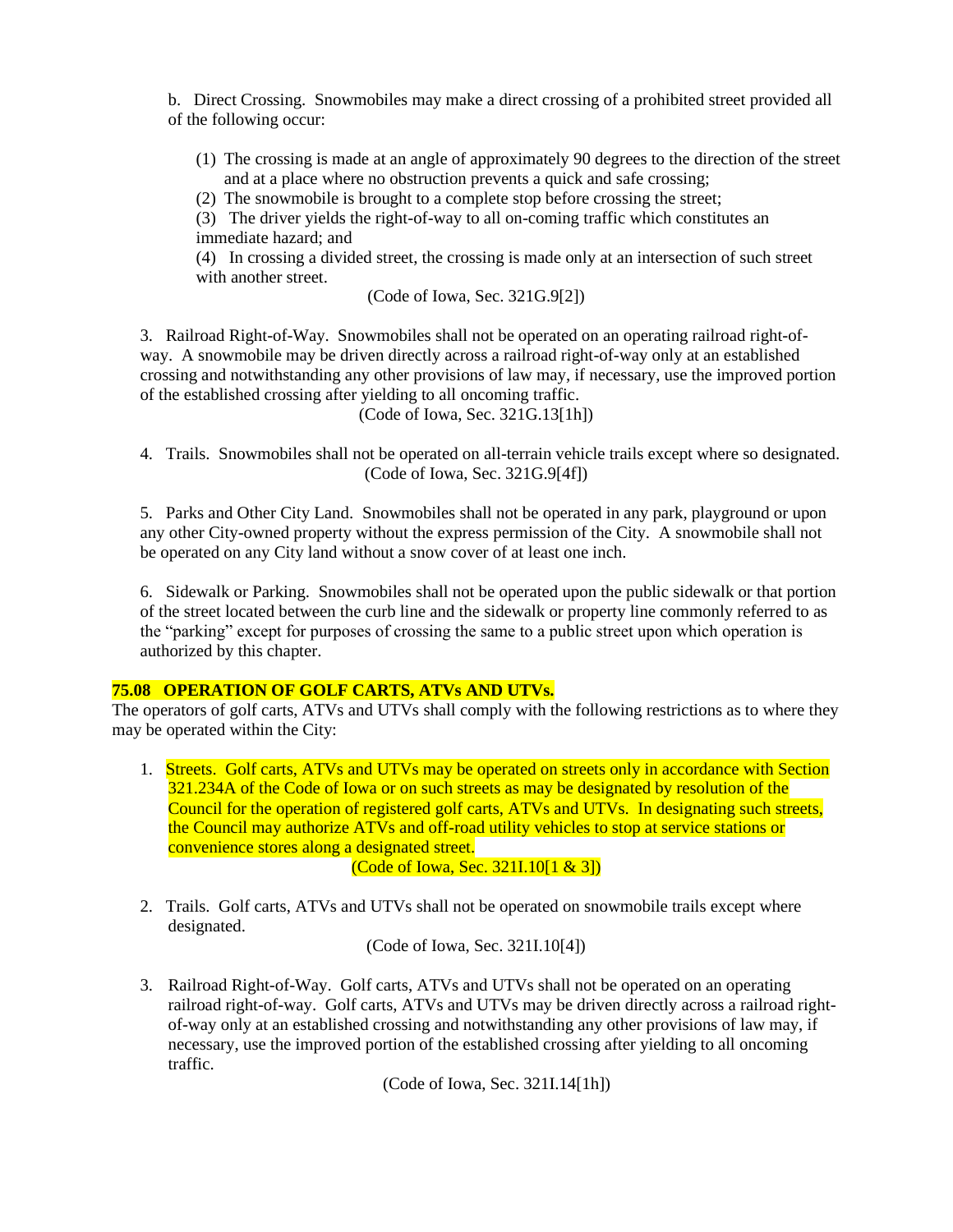- 4. Parks and Other City Land. Golf carts, ATVs and UTVs shall not be operated in any park, playground or upon any other City-owned property without the express permission of the City.
- 5. Sidewalk or Parking. Golf carts, ATVs and UTVs shall not be operated upon the public sidewalk or that portion of the street located between the curb line and the sidewalk or property line commonly referred to as the "parking."

# **75.09 SPEED**

Golf carts, ATVs, UTVs and snowmobiles shall be subject to posted speed limits

# **75.10 CONDITIONS OF OPERATION.**

Golf carts, UTVs, ATVs, and snowmobiles shall not be operated when visibility is such that there is insufficient light or lighting to clearly see persons and vehicles at a distance of 500 feet. Golf carts, ATVs and UTVs owned and operated by any governmental entity or school district are exempt from these restrictions when used in the performance of their duties.

# **75.11 NEGLIGENCE.**

The owner and operator of a Golf cart, UTV, ATV, or snowmobile is liable for any injury or damage occasioned by the negligent operation of the same. The owner of a Golf cart, UTV, ATV, or snowmobile shall be liable for any such injury or damage only if the owner was the operator of the Golf cart, UTV, ATV, or snowmobile at the time the injury or damage occurred or if the operator had the owner's consent to operate the Golf cart, UTV, ATV, or snowmobile at the time the injury or damage occurred. (Code of Iowa, Sec. 321G.18 & 321I.19)

### **75.12 ACCIDENT REPORTS.**

Whenever a Golf cart, UTV, ATV, or snowmobile is involved in an accident resulting in injury or death to anyone or property damage amounting to \$1,500.00 or more, either the operator or someone acting for the operator shall immediately notify a law enforcement officer and shall file an accident report, in accordance with State law.

(Code of Iowa, Sec. 321G.10 & 321I.11)

### **75.13 PENALTY.**

In addition to the suspension or revocation of the permit, a person who violated this chapter is guilty of a simple misdemeanor punishable as a scheduled violation or as otherwise provided under Iowa Code. Any person who is found to have violated this chapter shall be subject to a fine of fifty dollars (\$50) plus surcharge and costs. A court appearance shall not be required if the fine is paid in full prior to the date set for the person's court appearance.

### **SECTION 2. REPEALER CLAUSE.**

All ordinance or parts of ordinance in conflict with the provisions of this ordinance are hereby repealed.

**SECTION 3. SEVERABILITY**. If any section, provision or part of this Ordinance shall be adjudged invalid or unconstitutional, such adjudication shall not affect the validity of the ordinance as a whole or any section, provision or part thereof not adjudged invalid or unconstitutional.

**SECTION 4. EFFECTIVE DATE.** This ordinance shall be in effect following final passage, approval, and publication of this ordinance as required by law.

Passed and approved by the Council this\_\_\_\_\_\_ day of \_\_\_\_\_\_\_\_\_\_\_\_\_\_\_\_\_\_\_\_\_\_\_ 2020.